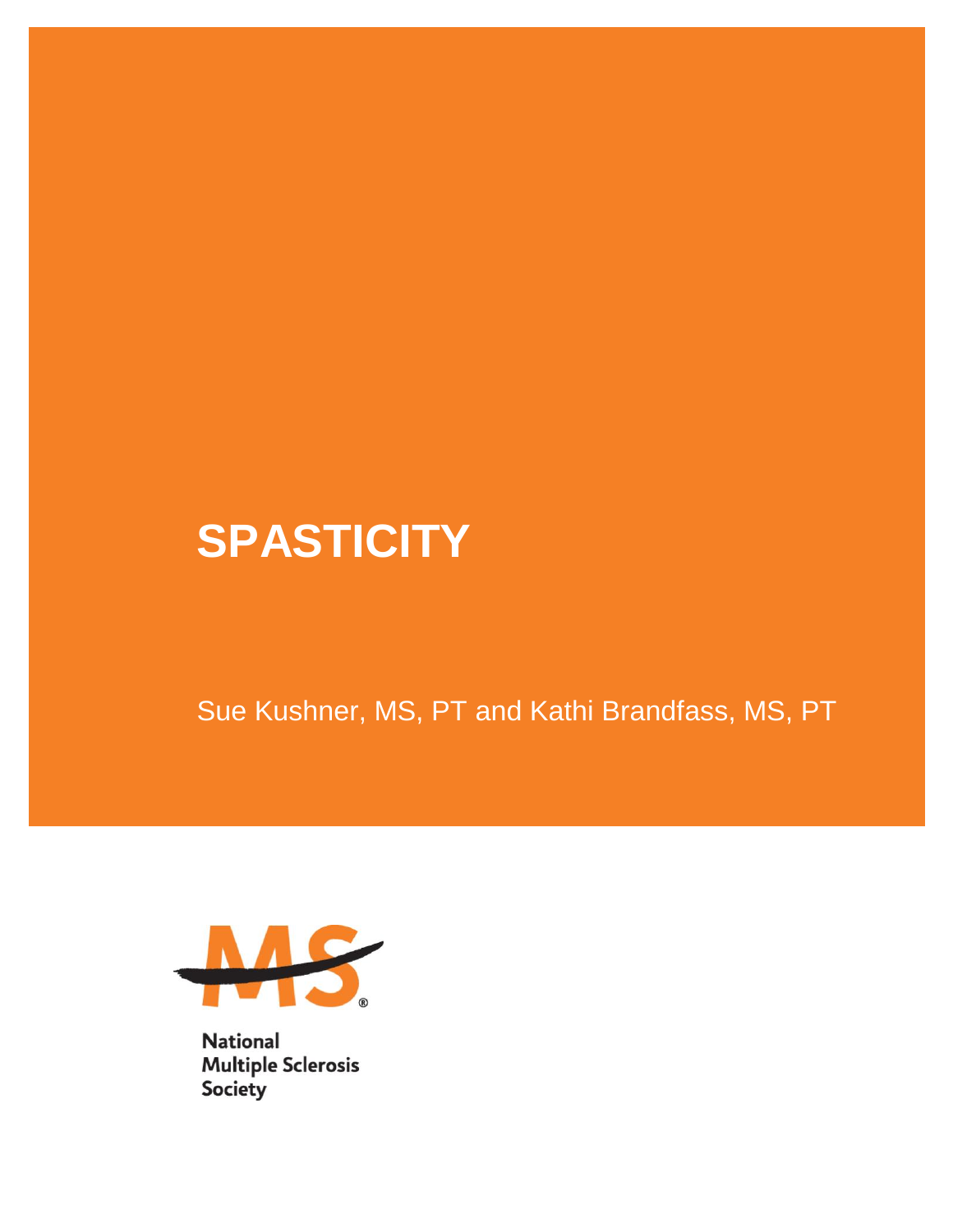### **Table of Contents**

| <b>CLINICAL SIGNS AND SYMPTOMS</b>             | $\overline{2}$          |
|------------------------------------------------|-------------------------|
| <b>ASSESSMENT</b>                              | $\overline{2}$          |
| <b>MANAGEMENT</b>                              | 3                       |
| <b>INTERVENTIONS</b>                           | 5                       |
| <b>NON-PHARMACOLOGIC INTERVENTIONS</b>         | 6                       |
| <b>MEDICAL MARIJUANA</b>                       | $\overline{\mathbf{z}}$ |
| PHARMACOLOGIC INTERVENTIONS                    | 8                       |
| SURGICAL PROCEDURES FOR INTRACTABLE SPASTICITY | 9                       |
| <b>SUMMARY</b>                                 | 9                       |
| <b>ADDITIONAL RESOURCES</b>                    | 10                      |
| <b>RESOURCES FOR PATIENTS</b>                  | 10                      |
| <b>RECOMMENDED READING</b>                     | 10                      |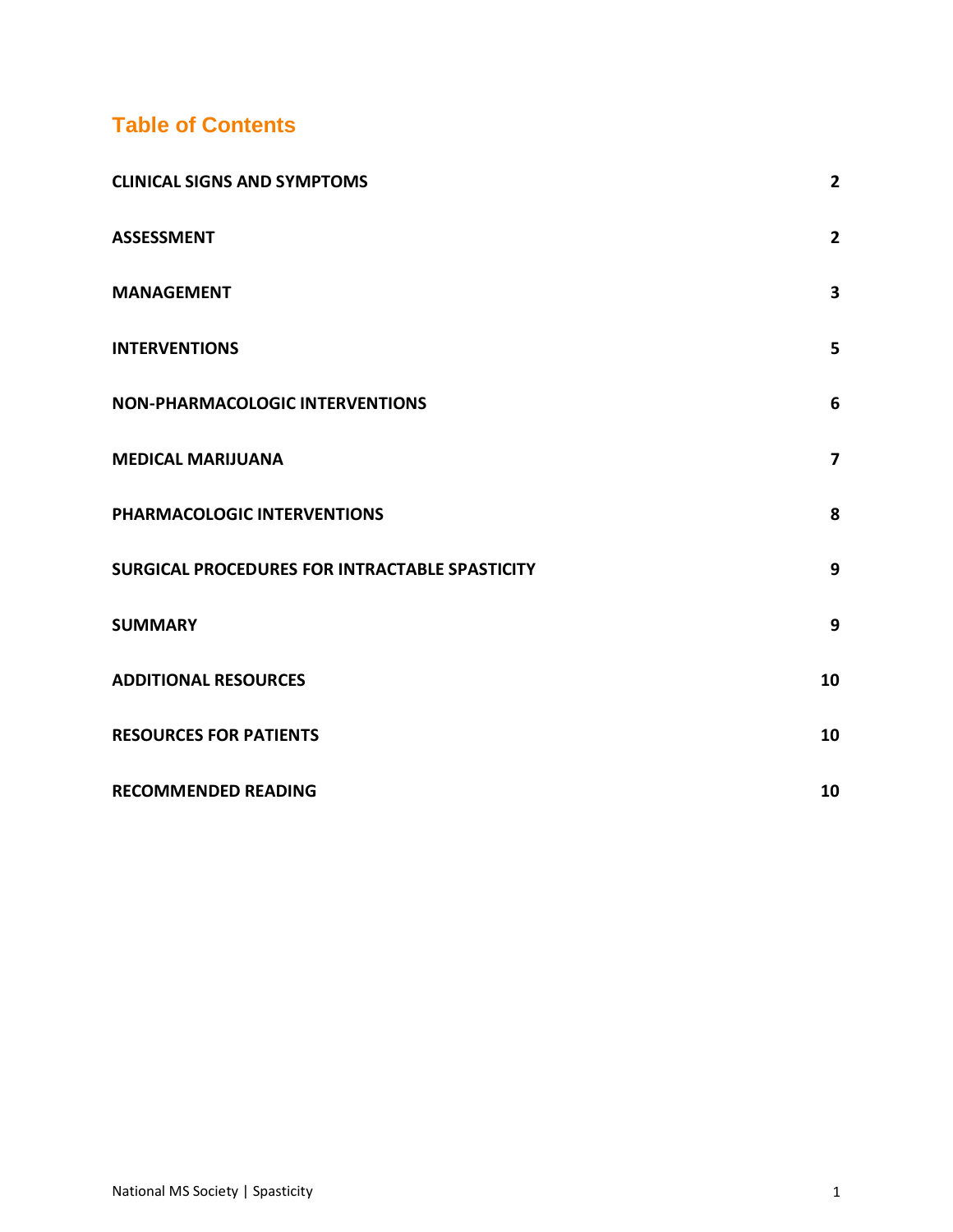Spasticity is one of the most common symptoms of multiple sclerosis (MS). It can be defined as an involuntary increase in muscle tone which may be affected by the speed of the muscle contracting. It is seen in upper motor neuron disorders and occurs most frequently in muscles of the upper and lower extremities. MSrelated spasticity is usually the result of increased co-contraction of muscles during movement. Increased stiffness, or tone, can lead to decreased range of motion of major joints and result in shortening of connective tissue around the joints. This, in turn, can result in contractures. Fortunately, this common symptom responds to a variety of therapeutic approaches.

#### <span id="page-2-0"></span>**Clinical Signs and Symptoms**

Clinical indications of spasticity are highly variable and may include:

- Decreased range of motion
- Difficulty relaxing muscles once a movement has ceased
- Impaired voluntary control of muscles
- Sensation of muscle tightness
- Pain
- Difficulty initiating movements
- Flexion or extension synergy patterns
- Clonus, a repetitive rhythmic beating movement of a foot or wrist
- An increase in deep tendon reflexes

These clinical signs and symptoms may be aggravated by fatigue, stress, urinary tract infections, constipation, infections of other origins, progression of the disease, and pain. Additionally, spasticity may lead to increased fatigue due to the extra energy expended to overcome tone during voluntary movements involved in activities of daily living. A [study](https://www.ncbi.nlm.nih.gov/pubmed/26856941) of 701 patients with MS found that spasticity has a significant direct effect upon quality of life.

#### <span id="page-2-1"></span>**Assessment**

Screening for spasticity involves assessing range of motion of upper and lower extremities, degree or severity of spasticity, and the ability to carry out activities of daily living. This includes examination of mobility, transfers, self-care, assistive devices/braces, strength, balance and activities of daily living. Recent changes in spasticity should signal a need for additional assessment. Aggravating factors such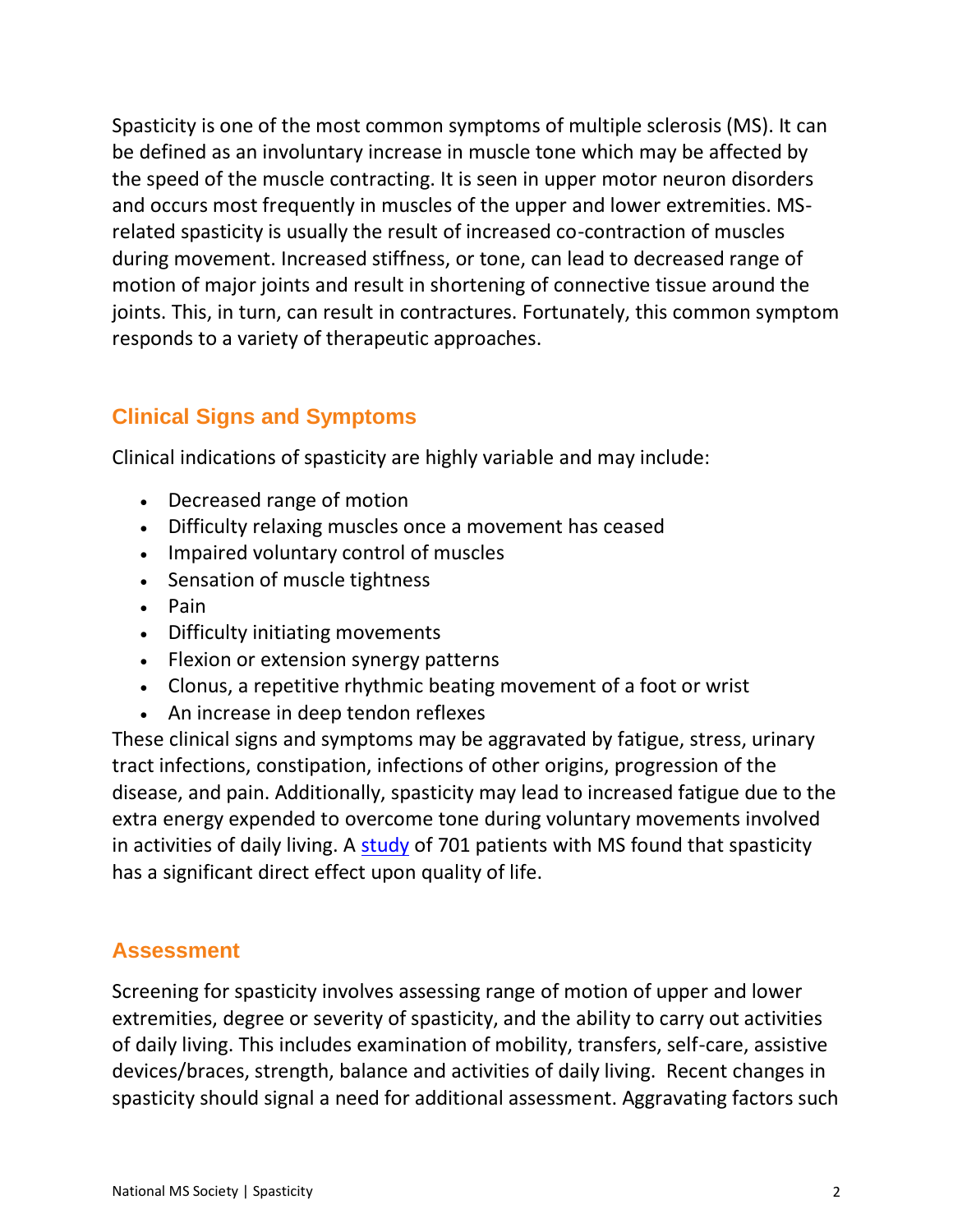as local or systemic infections or noxious stimuli need to be identified. Noxious stimuli that can contribute to the severity of spasticity may include pain, pressure sores, ingrown toenails, and bladder or bowel distention. Removal of the noxious stimuli will often lead to significant reductions in tone. The Modified Ashworth Scale (Table 1) is used to grade spasticity. This scale measures the presence of velocity-dependent resistance on a 0 to 4 scale, with zero representing normal muscle tone, and four representing a limb that is fixed in flexion or extension.

A thorough assessment includes consideration of function in addition to increased tone, since some spasticity can be beneficial. Totally eliminating spasticity is not always a goal; some individuals with muscle weakness use their tone to stand and transfer. Consideration of how much spasticity is actually beneficial is important when determining pharmacologic treatment, and medications should be titrated accordingly.

#### <span id="page-3-0"></span>**Management**

Long-term rehabilitation for MS-related spasticity is essential and should be initiated as early as possible. It is critical to identify the underlying causes and components of the spasticity so that appropriate treatment can be provided to maximize the patient's physical abilities and comfort.

The most effective management approach involves the use of a multidisciplinary team including the physician, nurse, and occupational and physical therapists.

Spasticity usually requires both pharmacological and non-pharmacological interventions (Figure 1). Significant changes in spasticity may signal the need to review the patient's medications. Adjustment in dosages or addition of other anti-spasticity medications may successfully reduce tone. Oral medications are often effective, especially in the early stages of the disease. Baclofen administered intrathecally (Intrathecal Baclofen) through an implanted pump, can be an excellent option when large doses of oral medications are required to manage tone or when side effects of oral medication outweigh these benefits. For those individuals managed with intrathecal baclofen, the healthcare team needs to be familiar with the management of baclofen pumps. These systems can have mechanical failures, or the medicine-distributing catheters can become dislodged or plugged, resulting in loss of delivery of baclofen to the patient.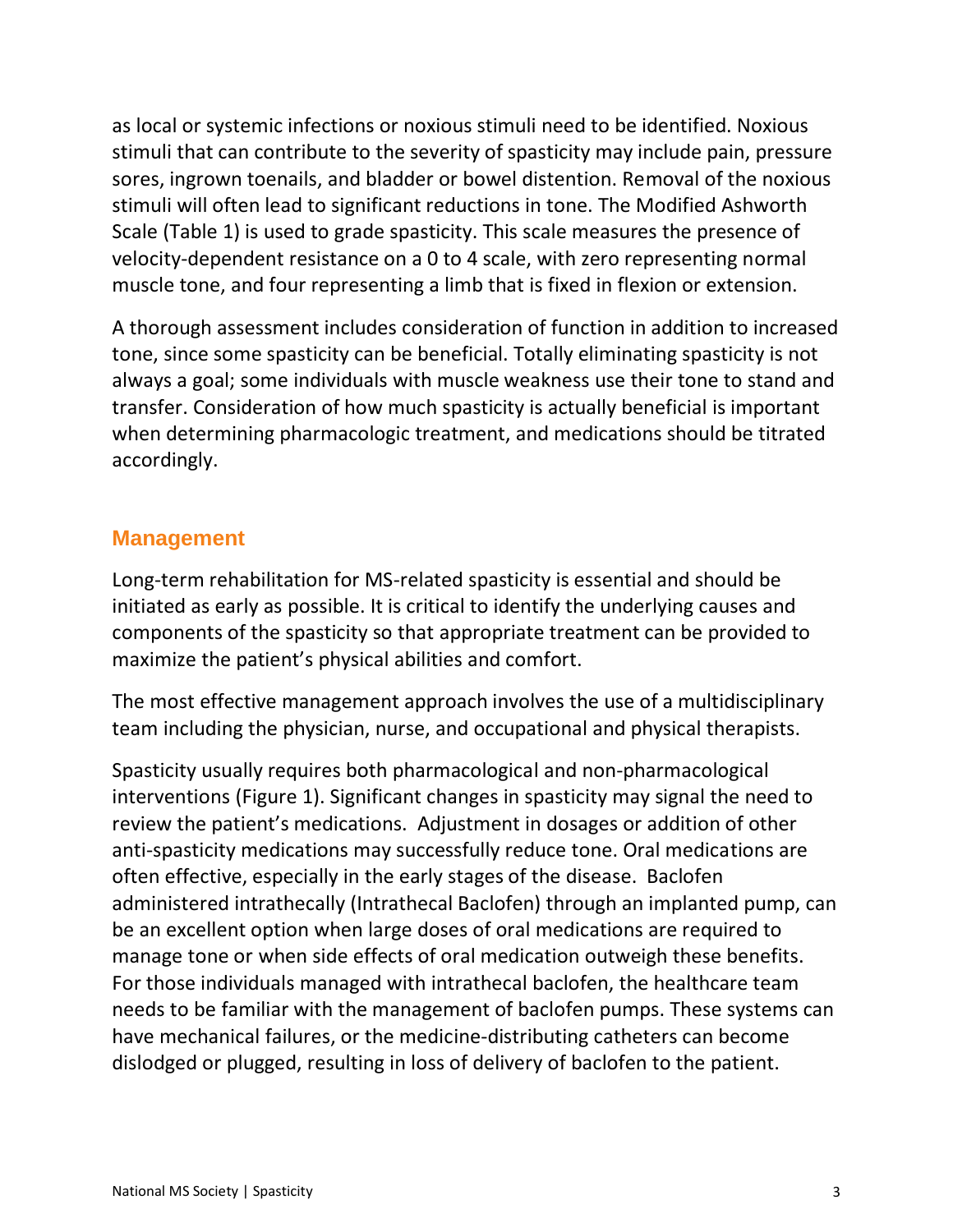Botulinum toxin (Botox) and phenol injections into specific target areas can be effective adjuncts to oral medications. In exceptionally difficult cases, surgical intervention may be necessary, including tenotomy, neurectomy and rhizotomy. Periodic monitoring is needed to assess effectiveness of medications and therapeutic interventions of spasticity.

| TABLE 1: Modified Ashworth Scale for Physical Therapy-Spasticity Evaluation |    |  |                         |   |    |             |   |             |   |   |   |   |  |
|-----------------------------------------------------------------------------|----|--|-------------------------|---|----|-------------|---|-------------|---|---|---|---|--|
| Date/Time                                                                   |    |  |                         |   |    |             |   |             |   |   |   |   |  |
|                                                                             | R. |  | $\overline{\mathsf{R}}$ | L | R. | $\mathbf R$ | L | $\mathbf R$ | L | R | L | R |  |
| Shoulder Flexors                                                            |    |  |                         |   |    |             |   |             |   |   |   |   |  |
| <b>Shoulder Extensions</b>                                                  |    |  |                         |   |    |             |   |             |   |   |   |   |  |
| <b>Elbow Flexors</b>                                                        |    |  |                         |   |    |             |   |             |   |   |   |   |  |
| <b>Elbow Extensions</b>                                                     |    |  |                         |   |    |             |   |             |   |   |   |   |  |
| <b>Wrist Flexors</b>                                                        |    |  |                         |   |    |             |   |             |   |   |   |   |  |
| <b>Wrist Extensors</b>                                                      |    |  |                         |   |    |             |   |             |   |   |   |   |  |
| <b>Hip Flexors</b>                                                          |    |  |                         |   |    |             |   |             |   |   |   |   |  |
| <b>Hip Extensors</b>                                                        |    |  |                         |   |    |             |   |             |   |   |   |   |  |
| <b>Hip Abductors</b>                                                        |    |  |                         |   |    |             |   |             |   |   |   |   |  |
| <b>Hip Abductors</b>                                                        |    |  |                         |   |    |             |   |             |   |   |   |   |  |
| Knee Flexors                                                                |    |  |                         |   |    |             |   |             |   |   |   |   |  |
| Knee Extensors                                                              |    |  |                         |   |    |             |   |             |   |   |   |   |  |
| Ankle Dorsiflexors                                                          |    |  |                         |   |    |             |   |             |   |   |   |   |  |
| <b>Ankle Plantarflexors</b>                                                 |    |  |                         |   |    |             |   |             |   |   |   |   |  |
| Average for UE                                                              |    |  |                         |   |    |             |   |             |   |   |   |   |  |
| Average for LE                                                              |    |  |                         |   |    |             |   |             |   |   |   |   |  |
| $D = L = I C = 1$                                                           |    |  |                         |   |    |             |   |             |   |   |   |   |  |

#### **Date/Comments**

| <b>Modified Ashworth Scale for Grading Spasticity</b> |                                                                                                                                                                                            |  |  |  |  |
|-------------------------------------------------------|--------------------------------------------------------------------------------------------------------------------------------------------------------------------------------------------|--|--|--|--|
| Grade                                                 | <b>Description</b>                                                                                                                                                                         |  |  |  |  |
| 0                                                     | No Increase in muscle tone                                                                                                                                                                 |  |  |  |  |
| 1                                                     | Slight increase in muscle tone, manifested by a catch and release or by minimal resistance at the end<br>of the range of motion when the affected part(s) is moved in flexion or extension |  |  |  |  |
| $1+$                                                  | Slight increase in muscle tone, manifested by a catch, followed by minimal resistance throughout the<br>remainder (less than half) of the ROM                                              |  |  |  |  |
| $\mathcal{P}$                                         | More marked increase in muscle tone through most of the ROM, but affected part(s) easily moved                                                                                             |  |  |  |  |
| 3                                                     | Considerable increase in muscle tone, passive movement difficult                                                                                                                           |  |  |  |  |
| 4                                                     | Affected part(s) rigid in flexion or extension                                                                                                                                             |  |  |  |  |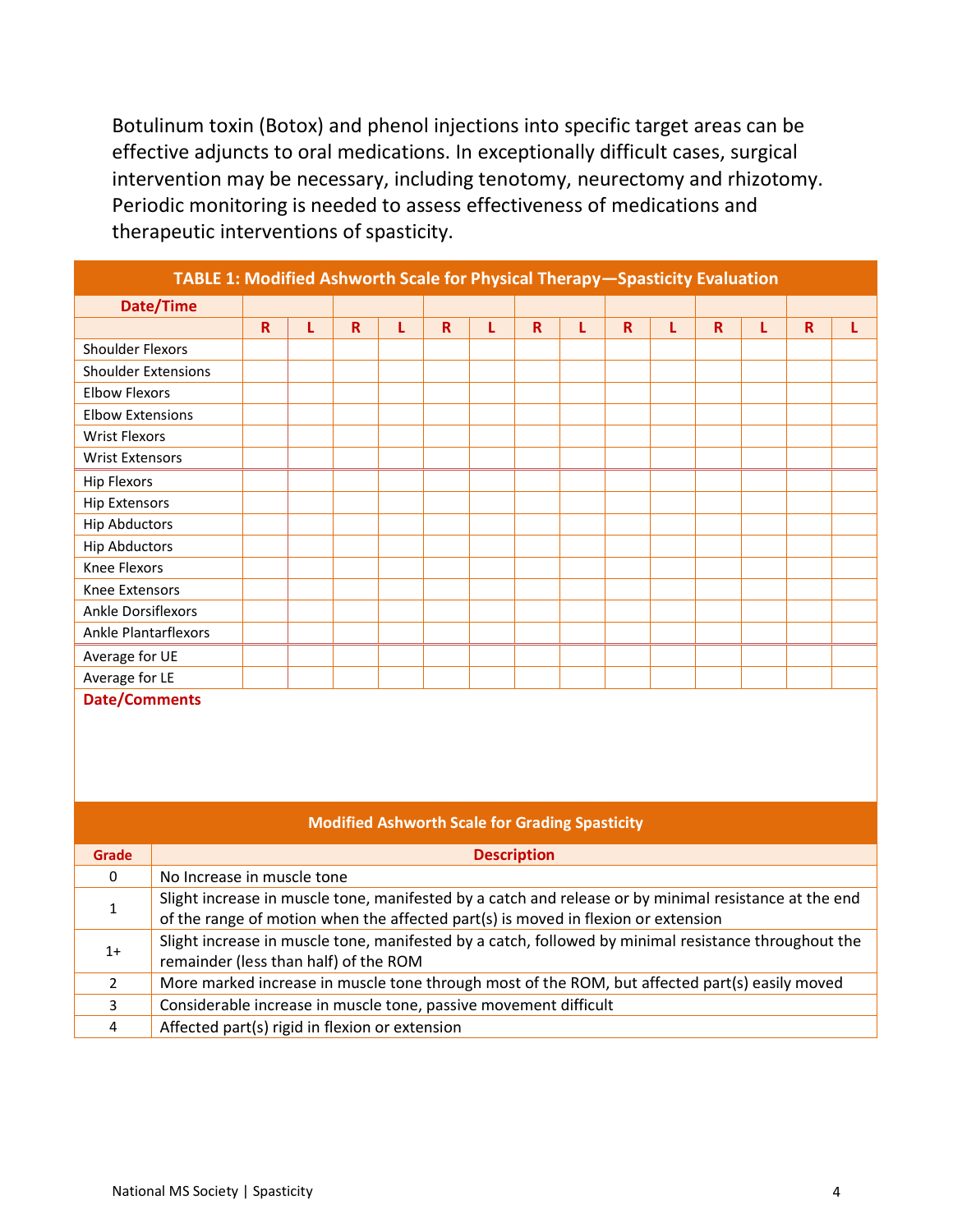

#### <span id="page-5-0"></span>**Interventions**

Treatment of spasticity will vary from patient to patient, based on the wide spectrum of factors presented. Specific interventions are determined after performance abilities and limitations are clearly identified (Figure 1).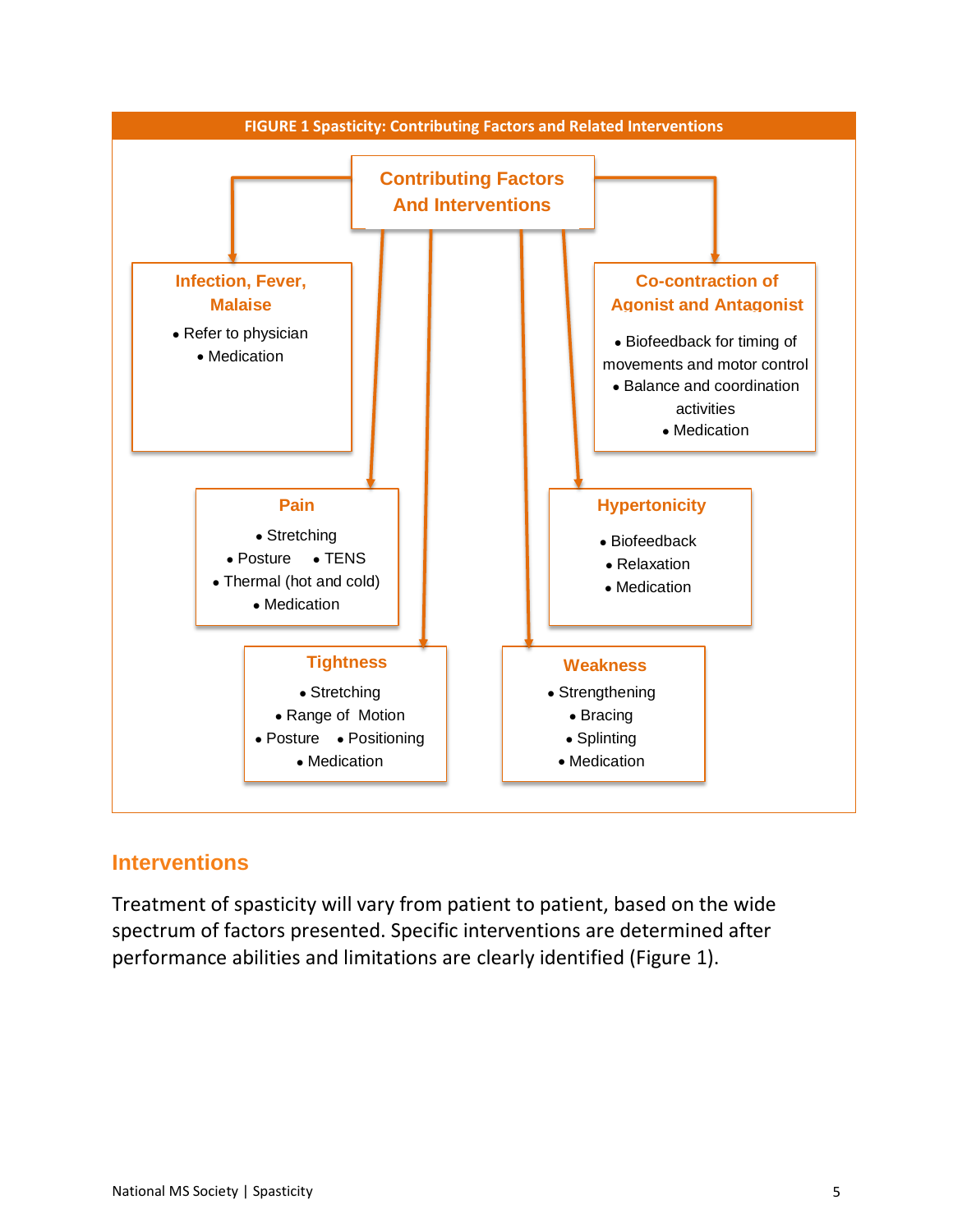#### <span id="page-6-0"></span>**Non-pharmacologic Interventions**

Non-pharmacologic interventions are an essential component of spasticity management. This [paper](https://www.ncbi.nlm.nih.gov/pubmed/28262404) provides an objective view of non-pharmacological treatments in the effective management of spasticity.

- Stretching and range of motion exercises: Following a thorough musculoskeletal exam, can treat connective tissue tightness. *Posture* may be a focus for improved body alignment and decreased musculoskeletal problems. However, this may include evaluation and adjustment of a wheelchair seating system. *Gait and assistive devices* may need to be further evaluated. A manual muscle test may assist in determining whether or not upper extremity strength can compensate for spasticity. However, this test is not always valid, since spasticity can interfere with the results.
- Timing exercises: Problems with co-contractions can be treated with *timing exercises* and by focusing on *motor control.* Relaxation techniques, yoga and tai chi may also be beneficial. Biofeedback may help with reducing the activity of muscle groups that should be relaxing during certain movements.
- Strengthening: Reducing spasticity and strengthening weak muscle groups may be options to help with co-contraction problems. Strengthening may help with weak muscles or muscle groups and may be alleviated to some extent with *strengthening exercises* specific to those muscles identified as being weak. General conditioning can also help to strengthen weak and deconditioned muscle groups and increase endurance and cardiovascular conditioning. Strengthening can be achieved in a variety of ways, using free weights, machines, Theraband, Swiss Balls, or aquatic exercises. Strength training can also assist with the timing of movements, depending on the strength or weakness of the agonist/antagonist muscles. Precaution must be taken to avoid fatiguing muscles or the patient with excessive training. Exercise should be done in a cool environment as overheating can contribute to weakness and fatigue. Energy conservation techniques should be addressed to minimize fatigue and maximize function.
- Balance and coordination exercises: Energy expenditure and diminished fluidity of movement can be addressed by *balance and coordination exercises.* Swiss ball and pool exercises are very effective for balance and coordination, as are yoga and tai chi.
- Pain management**:** [Pain](https://www.ncbi.nlm.nih.gov/pmc/articles/PMC5591834/) can be associated with modifiable risk factors and may be alleviated or reduced by *stretching, transcutaneous electrical nerve*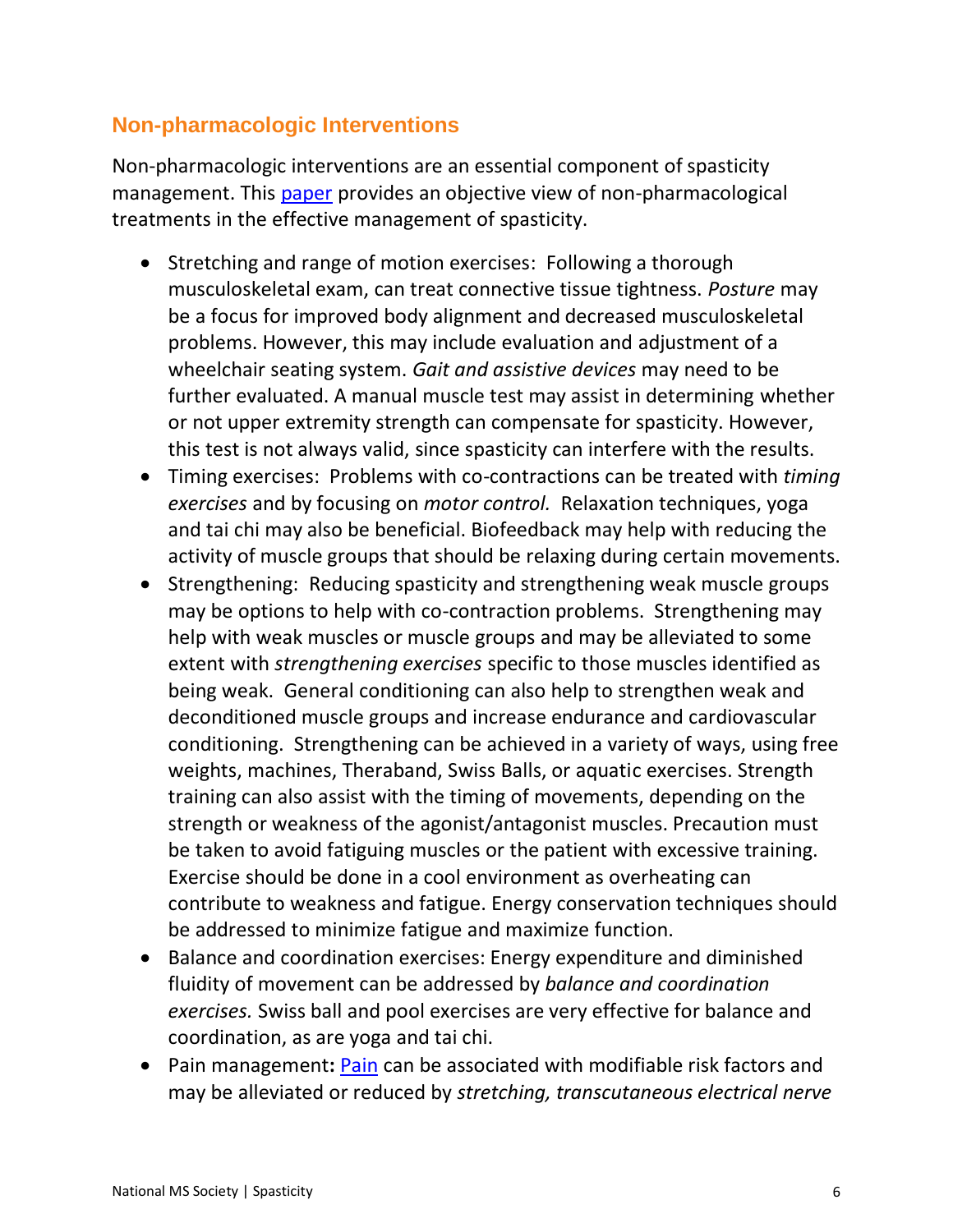*stimulation(TENS),* or *thermal modalities* such as cooling. Assistive devices, splints and braces may also decrease pain. Ergonomic and environmental factors should be evaluated for patients' vocational and avocational activities as these may be contributing to increased pain

#### <span id="page-7-0"></span>**Medical Marijuana**

The American Academy of Neurology (AAN), an association of neurologists and neuroscientists dedicated to promoting high-quality care for people with nervous system disorders, released a [summary of evidence-based guideline on](http://www.nationalmssociety.org/About-the-Society/News/New-Guideline-from-the-American-Academy-of-Neurolo)  [complementary and alternative medicine in MS](http://www.nationalmssociety.org/About-the-Society/News/New-Guideline-from-the-American-Academy-of-Neurolo) in 2014. The guideline was created by a panel of medical experts who evaluated all published research studies. Among studies of several forms of cannabis and its derivatives evaluated by the panel, evidence suggests:

- Oral cannabis extract and synthetic THC (tetrahydrocannabinol—a major active component of cannabis) are probably effective for reducing patientreported symptoms of spasticity and pain, but not MS-related tremor or spasticity measurable by tests administered by the physician.
- A [study](https://www.ncbi.nlm.nih.gov/pubmed/27160523) on Sativex oral spray (GW Pharmaceuticals, not available in US) concluded that Sativex can be a useful and safe option for patients with MS with moderate to severe spasticity resistant to common antispastic drugs.
- [Cannabis and MS -The Way Forward](https://www.ncbi.nlm.nih.gov/pmc/articles/PMC5481305/pdf/fneur-08-00299.pdf) describes the multiple issues and research opportunities needed to further the advance of knowledge in potential cannabis treatment.
- 5481 participants responded to a 2017 [survey](https://www.ncbi.nlm.nih.gov/pubmed/29185555) regarding marijuana treatment in MS issues. A majority of respondents favor legalization and report high interest in the use of marijuana for treatment of MS symptoms.
- A large 2016 Italian [study](https://www.karger.com/Article/Pdf/444236) found that Oromucosal Spray showed good effectiveness and tolerability in the management of patients with resistant MS spasticity.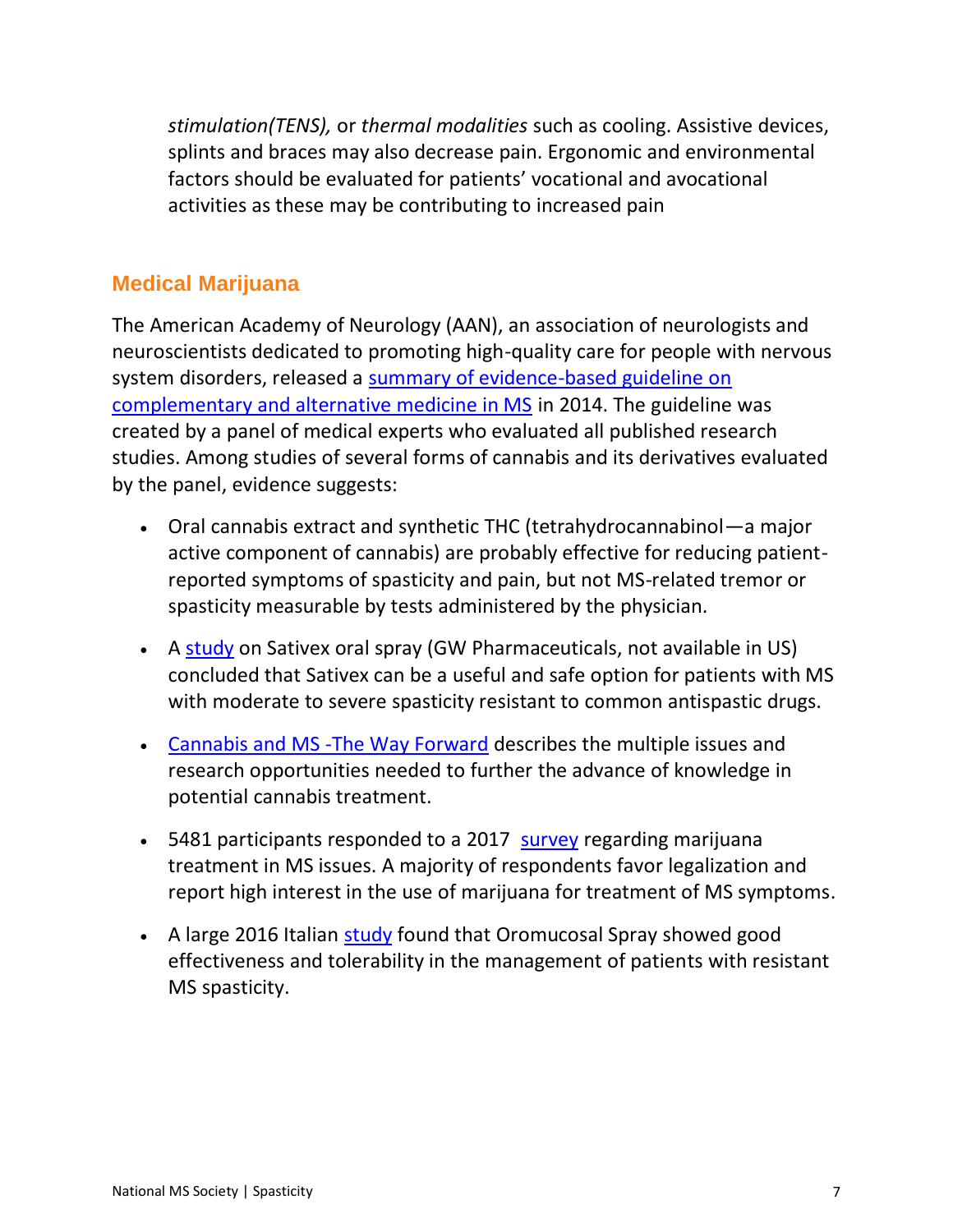#### <span id="page-8-0"></span>**Pharmacologic Interventions**

Pharmacologic interventions include the following:

- Oral *baclofen* is often used as a first line drug for management of spasticity. Many patients get good to excellent reduction in tone with this medication. It is started at a low dose and slowly titrated up to minimize sedation and to identify the lowest effective dose. Patients and family members become adept at making minor dose adjustments to control changes in tone that occur secondary to infection, stress, and other causes previously discussed. Patients may experience fatigue or weakness as a side effect. *Tizanidine*  (Zanaflex), which can also be sedating, is an effective anti-spasticity medication that may be used alone or in combination with baclofen. *Dantrolene sodium* (Dantrium), which works at the muscle level and may cause liver toxicity, may also be considered.
- Implantation of a *pump to deliver baclofen intrathecally* is very effective for patients who do not respond well to oral medication or cannot tolerate the side effects at the required dosage level. It is also an option for individuals wanting to avoid ongoing nerve injections. Very small amounts of baclofen are required for symptom relief, avoiding the side effects of systemic administration.

Intrathecal baclofen is administered through a surgically implanted pump under the skin of the abdomen with a catheter that delivers the medication into the spinal fluid. The pump, which has a battery that typically lasts from 5 to 7 years, can be programmed with computer that communicates with the pump via a wand placed over the skin, thus allowing the dosage of baclofen to be adjusted easily.

The pump needs to be refilled by a trained healthcare professional every 1 to 6 months. Refills are done by inserting a needle through the skin into the refill pot on the pump.

Possible problems with the pump include pump failure, infection, and lead displacement.

• *OnabotulinumtoxinA* (BOTOX) is a powerful neurotoxin that temporarily blocks connections between the nerves and the muscles, resulting in shortterm relaxation of the targeted muscle. Botox is administered by injection and is approved by the FDA to treat *upper limb* spasticity in adults, to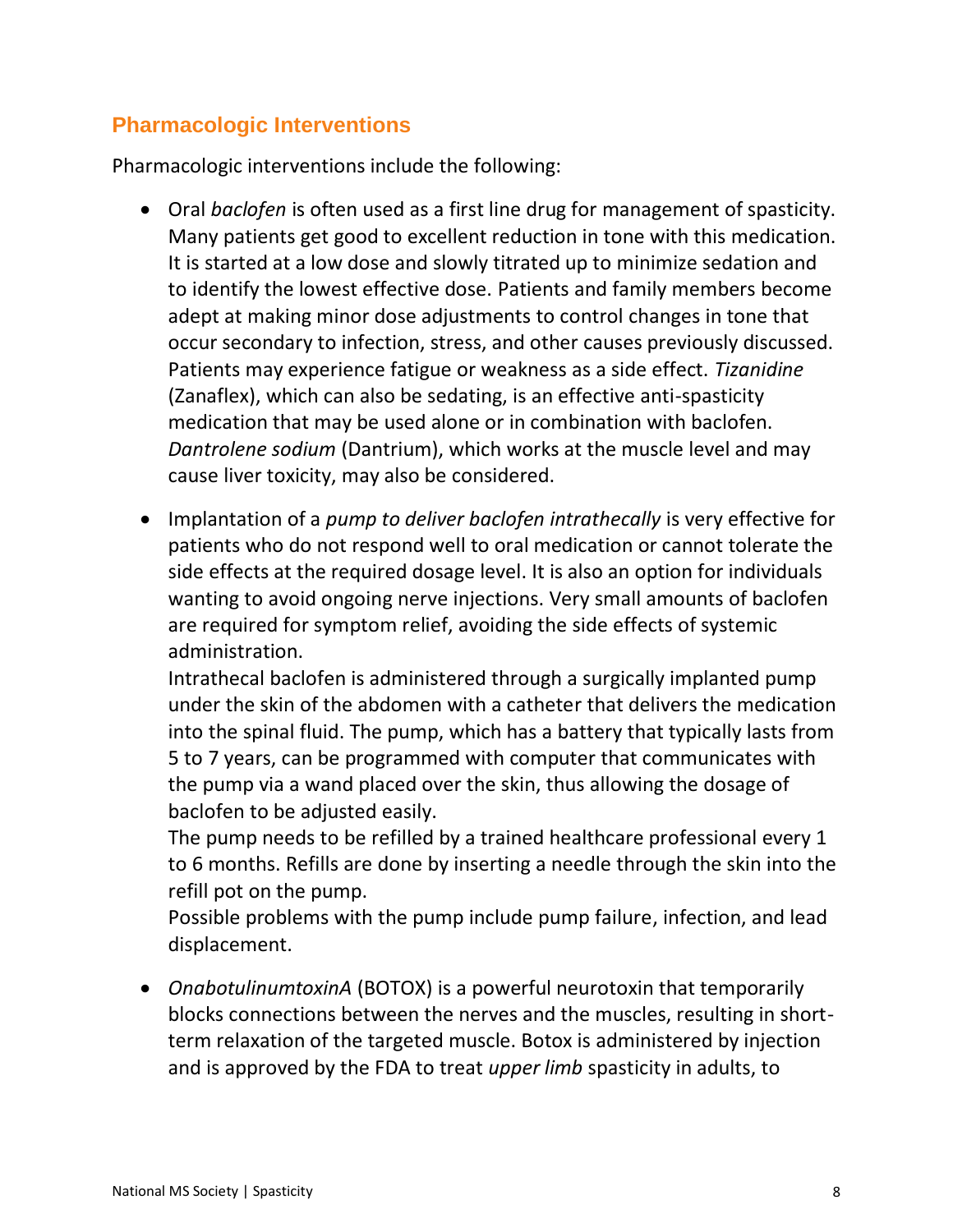relieve increased muscle tone in elbow-flexors (biceps), wrist flexors, and finger flexors.

- Other oral drugs used off label include *diazepam* (Valium), which is very sedating at therapeutic levels, and may be habit-forming; *clonazepam*  (Klonopin), which is a benzodiazepine used in multiple sclerosis primarily for the treatment of tremor, pain, and spasticity; and *gabapentin*  (Neurontin), an anti-epileptic medication that has had some success in management of spasticity.
- For more severe spasticity, *phenol nerve blocks* are often effective for up to six months and are especially useful for conditions such as severe adductor spasm.

Summary of pharmacologic interventions:

- Baclofen (oral or intrathecal)
- Tizanidine
- OnabotulinumtoxinA
- Diazepam
- Dantrolene sodium
- Clonazepam
- Gabapentin
- Phenol

#### <span id="page-9-0"></span>**Surgical Procedures for Intractable Spasticity**

Availability of the baclofen pump has greatly reduced the need for invasive surgeries. In rare instances intractable spasticity will necessitate ablative irreversible procedures such as:

- Tenotomy
- Neurectomy
- Rhizotomy

#### <span id="page-9-1"></span>**Summary**

[Research](https://www.karger.com/Article/Pdf/367620) indicates that treatment of spasticity related to multiple sclerosis is most effective when there is a multidisciplinary approach to patient care. The